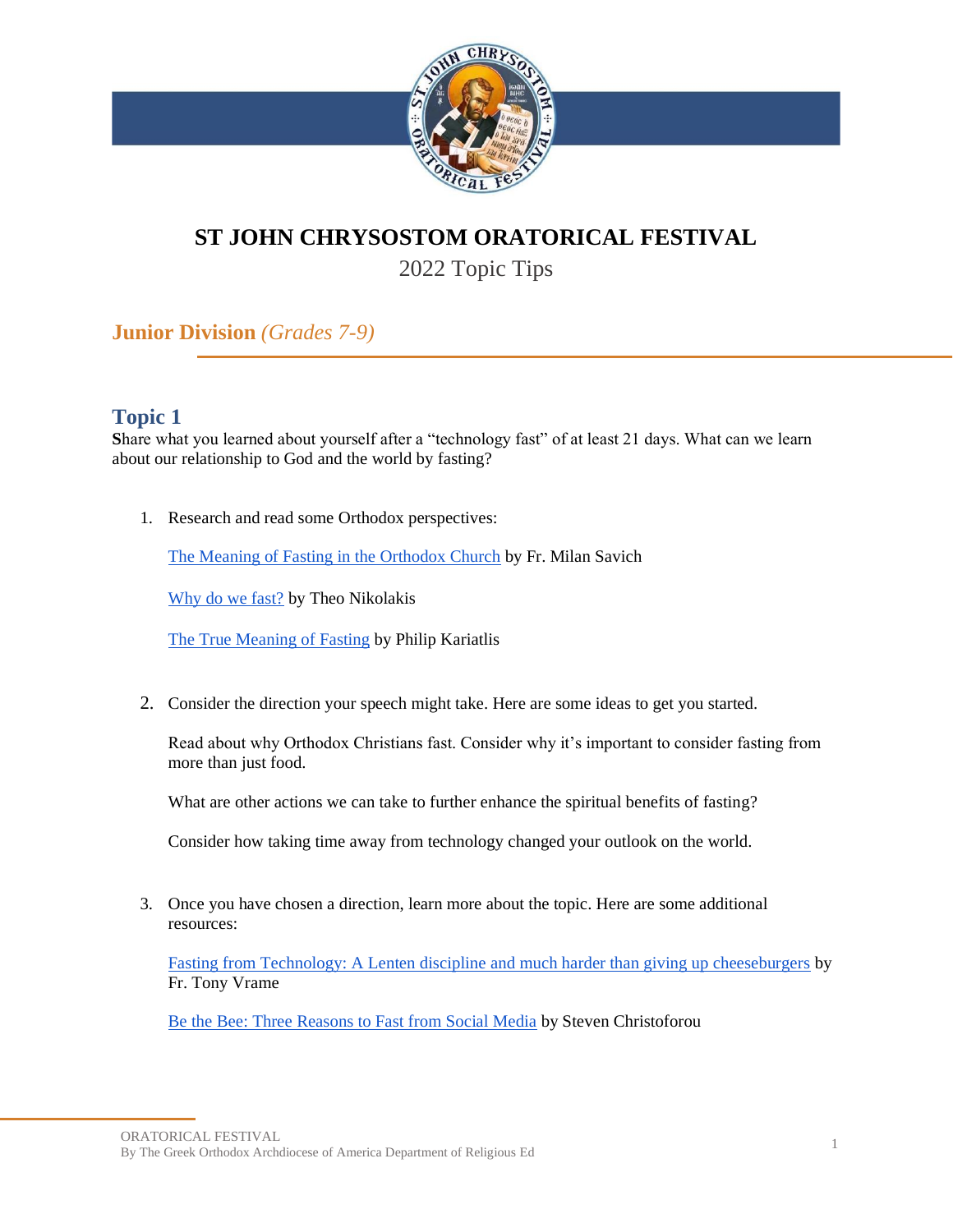In our personal prayer and liturgy, we usually make requests of God. Discuss why we make these petitions and how God fulfills them.

1. Research and read some Orthodox perspectives:

Beginning to Pray by Anthony Bloom.

A Beginner's Guide to Prayer: The Orthodox Way to Grow Closer to God by Michael Keiser.

2. Consider the direction your speech might take. Here are some ideas to get you started.

Consider how we should pray and why we should continue to pray -- even when it may seem that our prayers go unanswered.

Read the petitions in the Divine Liturgy. Talk about the importance of the various requests we make and why we make them. Consider how and why the Greek Orthodox Church in America added a petition about COVID to the list of petitions the community has been saying for over 1000 years.

Consider the difference between community prayer and individual prayer. Are both equally important? What's the unique value of each?

3. Once you have chosen a direction, learn more about the topic. Here are some additional resources:

[Trusting the gifts of unanswered prayers b](https://myocn.net/trusting-the-gifts-of-unanswered-prayers/)y Edna King

[Learning to never expect an answer to our prayers](http://www.st-marymagdalene.org/parish-blog/2020/1/28/learning-to-never-expect-an-answer-to-our-prayers) by Fr. Gabriel Bilas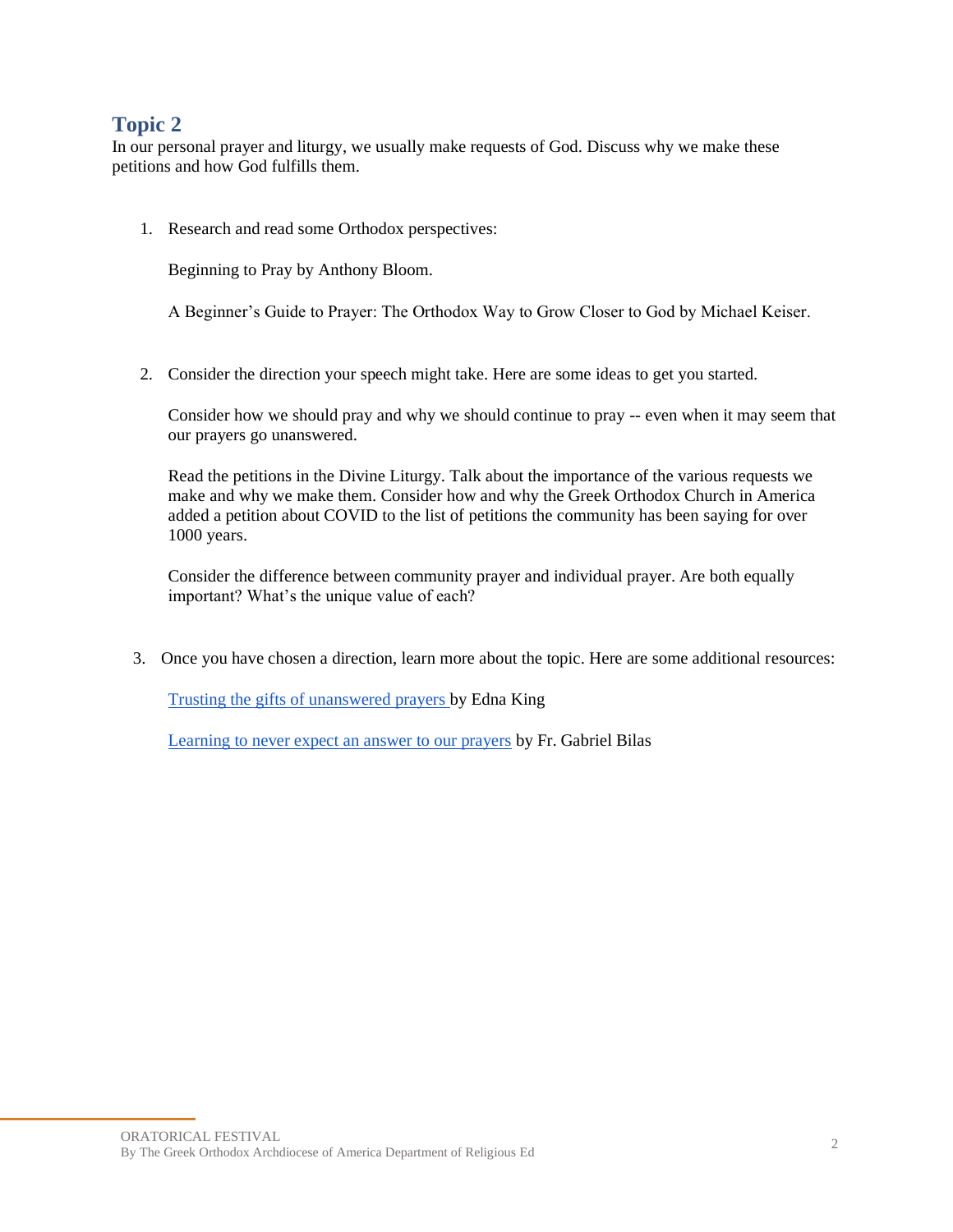Choose a saint whose life has been important to you or your family. Discuss what you find most inspiring about this saint and what others can learn from how they lived their life.

1. Research and read some Orthodox perspectives:

[The Saints of the Orthodox Church](https://www.goarch.org/-/the-saints-of-the-orthodox-church) published by the Greek Orthodox Archdiocese of America.

Orthodox Saints by Fr. George Poulos (published in 4 volumes)

2. Consider the direction your speech might take. Here are some ideas to get you started.

In our Orthodox tradition, some saints are commonly called upon by people suffering with certain ailments or are special to a particular part of Greece. Research and talk about a saint that is particularly important to a community or need that is meaningful to you. Be sure to demonstrate in your speech that you have conducted research.

Research the saint that your home parish is named after. Find out why that saint was selected by the founders of the Church. Read about their life and research how the saint has impacted people in your community and in other communities.

3. Once you have chosen a direction, learn more about the topic. Here are some additional resources:

[Praying to the Saints](https://www.saintbarbara.org/growing_in_christ/praying_to_the_saints) published by St. Barbara Church in Orange, Connecticut - includes a list of Saints who are often venerated for certain ailments or concerns.

[Lives of the Saints](https://www.oca.org/saints/lives) published by the Orthodox Church in America. - includes some basic information about many saints in a searchable directory. You will need to do deeper research once you have selected the saint you want to focus on.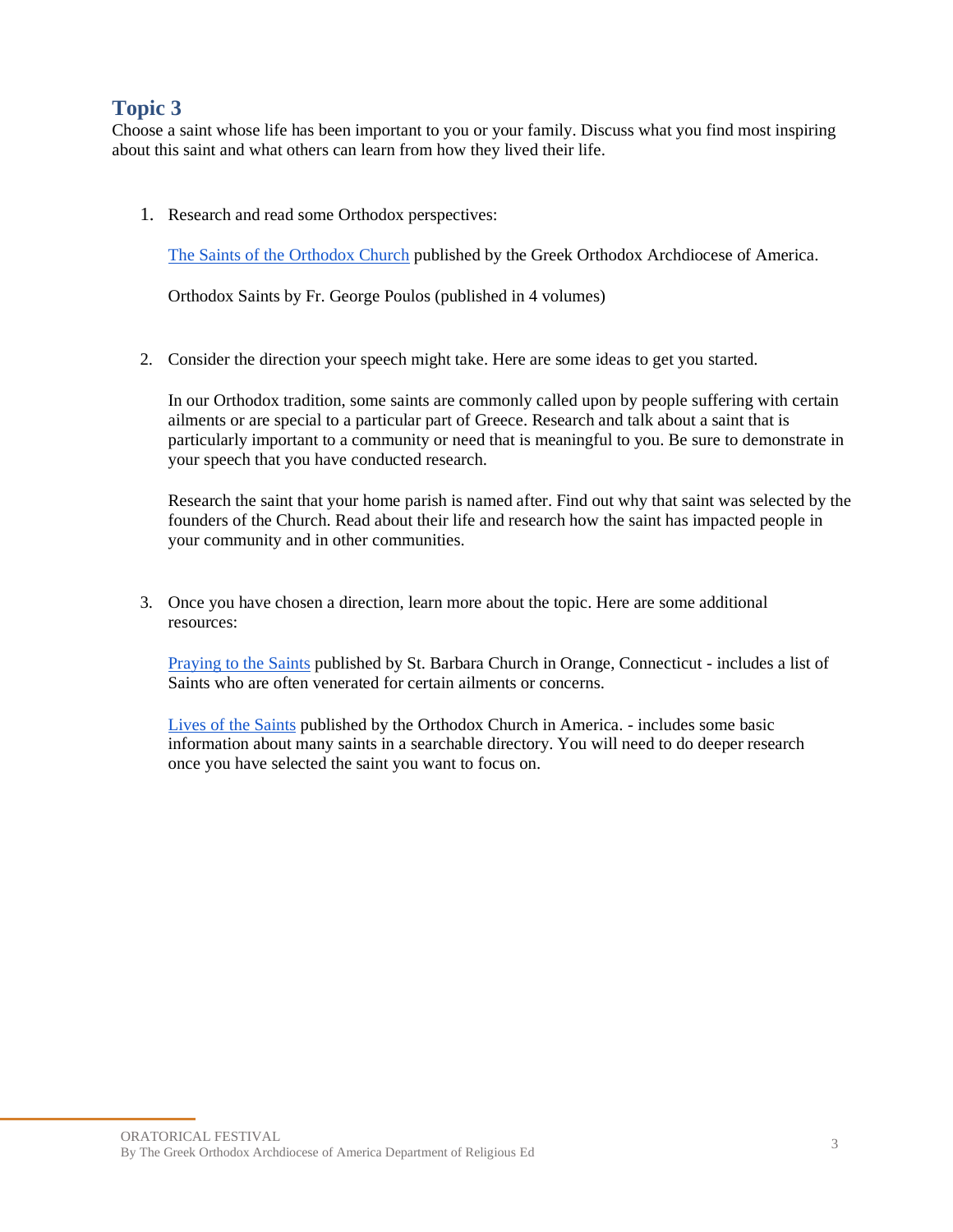Discuss how you would share your Orthodox Christian faith with a visitor to your parish.

1. Research and read some Orthodox perspectives:

The Orthodox Church by Metropolitan Kallistos Ware

Introducing the Orthodox Church: Its Faith and Life by Anthony M. Coniaris

Know the Faith: A Handbook for Orthodox Christians and Inquirers by Michael Shanbour

2. Consider the direction your speech might take. Here are some ideas to get you started.

Study the Nicene Creed which outlines what we as Orthodox Christians believe. Consider how to explain what we believe about God to your friends.

Consider and discuss some of the ways that we actively participate in church throughout our lives - through our baptisms and chrismations, through active participation in the Liturgy on Sundays, through the act of confession, through the sacrament of marriage, by praying for and remembering those who have fallen asleep in the Lord, and more.

Attend a service at a non-Orthodox Christian church. Then think about what makes our Church and our Liturgies different -- for example, the iconography, the hymns and prayers, the importance of the Theotokos in our worship, the way all of our senses are engaged -- and research why these things are significant.

3. Once you have chosen a direction, learn more about the topic. Here are some additional resources:

The Nicene Creed for Young People by Anthony M. Coniaris

[Understanding the Sacraments of the Orthodox Church](https://www.goarch.org/-/the-sacraments) by Rev. Fr. Thomas Fitzgerald

[The Five Senses in Worship](https://blogs.depaul.edu/dmm/2013/01/22/the-five-senses-in-worship/) by Penelope Antonopoulos

[The Functions of Icons](http://orthodoxinfo.com/general/icon_function.aspx) by Dr. Constantine Cavarnos

ORATORICAL FESTIVAL By The Greek Orthodox Archdiocese of America Department of Religious Ed <sup>4</sup>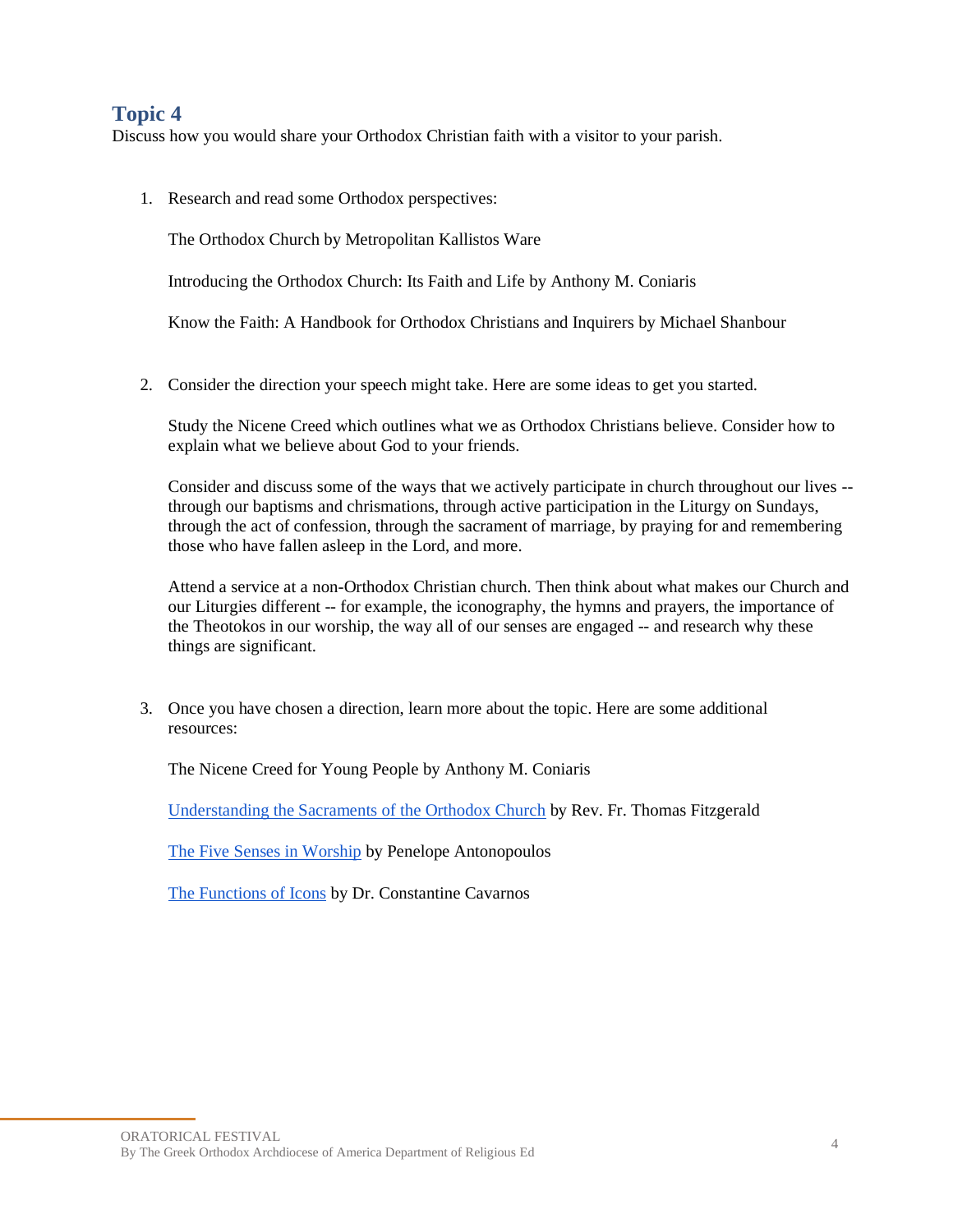Discuss your favorite Church service of the year and why it is meaningful to you.

1. Research and read some Orthodox perspectives:

Orthodox Lent, Holy Week and Easter: Liturgical Texts with Commentary by Hugh Wybrew

Holy Week Service Book

[Celebrating the Nativity as a Family](https://www.goarch.org/-/celebrating-the-nativity-as-a-family) published by the Greek Orthodox Archdiocese of America

2. Consider the direction your speech might take. Here are some ideas to get you started.

Pick your favorite Church holiday and describe your personal experience being part of the celebration. Conduct research (read the hymns and prayers, read the sermons that St. John Chrysostom or other Church Fathers delivered on some of these feast days). Talk about the significance of what we are celebrating on that day.

Consider whether the feast-day of your parish is a particularly special event for your community. Read the hymns and prayers dedicated to the saint that are part of the service and talk both about your personal experiences and your reflections on what you read and researched.

Is your favorite Church service the Liturgy we celebrate every Sunday? Why? Consider how important this service must be, since we have celebrated essentially the same service every week for the past  $1000+$  years in Orthodox Churches around the world.

3. Once you have chosen a direction, learn more about the topic. Here are some additional resources:

[The Major Feasts of the Orthodox Church](https://www.goarch.org/-/the-major-feasts-of-the-church) published by the Greek Orthodox Archdiocese of America - Dr. Lewis Patsavos, Ph.D.

[Holy Week](https://www.goarch.org/holyweek) published by the Greek Orthodox Archdiocese of America

[An Explanation of the Holy Week Services](https://holytrinitynr.org/online-resources/about-holy-week-services) by Rev. Demetrios George Kalaris

Be the Bee: [The Wonder of Christmas](https://www.goarch.org/-/the-wonder-of-christmas) by Stephen Christoforou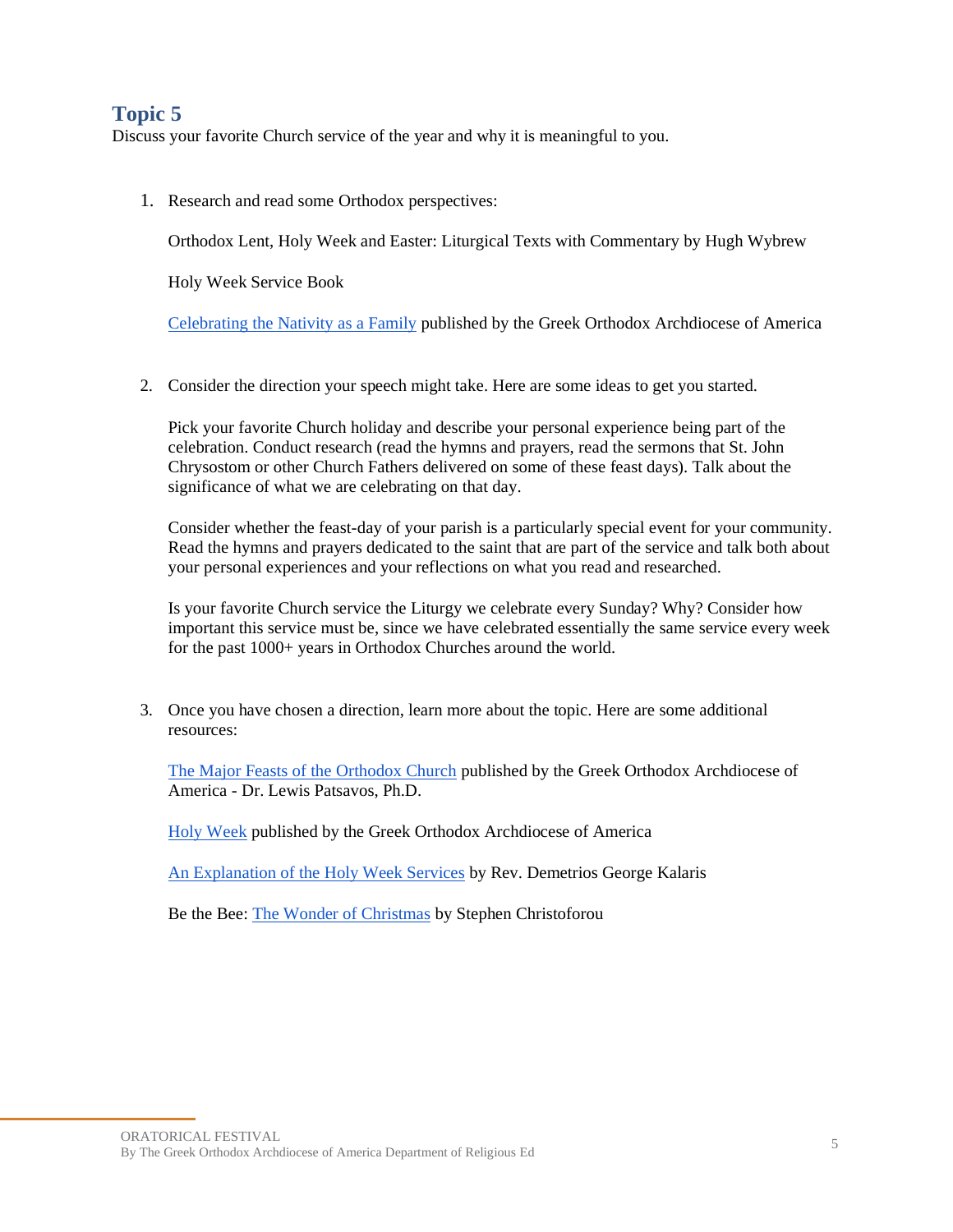## **Senior Division** *(Grades 10-12)*

## **Topic 1**

Discuss the significance of Orthodox iconography (historically, symbolically and/or artistically) and how icons enhance our worship.

1. Research and read some Orthodox perspectives:

[Venerating Icons](https://www.goarch.org/-/venerating-icons) by by Steven Christoforou

[Icons \(PRAXIS Magazine 11.1\)](https://www.goarch.org/-/praxis-2011-volume-11-issue-1-icons?inheritRedirect=true)

[No Graven Image: Icons and Their Proper Use](http://ww1.antiochian.org/content/no-graven-image-icons-and-their-proper-use) by Fr. Jack N. Sparks

2. Consider the direction your speech might take. Here are some ideas to get you started.

Consider how we should incorporate icons in our personal prayer life, as we do in our community prayer life (e.g., in Church). Consider the difference between treating icons as decoration and as a window into the spiritual world of Christ and the Saints who are with us.

Consider the Old Testament prohibitions concerning graven images (e.g. Exodus 20) and why our Church still allows for icons and their veneration.

Consider how icons connect us to the very reality they represent, and how our veneration of them becomes our veneration of their prototypes (e.g. Christ, the Panaghia, and the Saints). Consider how they make themselves present to us in the icons.

3. Once you have chosen a direction, learn more about the topic. Here are some additional resources:

St John of Damascus - [Three Treatises on the Divine Images](https://www.amazon.com/Treatises-Vladimirs-Seminary-Popular-Patristics/dp/0881412457/ref=sr_1_3?crid=1JACCOR2144QO&dchild=1&keywords=three+treatises+on+the+divine+images&qid=1635900969&sprefix=three+treatises+on+the+%2Caps%2C191&sr=8-3)

The Holy Icons: Doors to the Kingdom, in The Orthodox Church: An Introduction to its History, [Doctrine, and Spiritual Culture](https://www.amazon.com/gp/product/B002M78EL6/ref=dbs_a_def_rwt_hsch_vapi_tkin_p1_i7) by Fr. John McGuckin.

**[Orthodox Iconography](https://www.amazon.com/Orthodox-Iconography-Constantine-Cavarnos/dp/0914744372) by Constantine Cavarnos** 

ORATORICAL FESTIVAL By The Greek Orthodox Archdiocese of America Department of Religious Ed <sup>6</sup>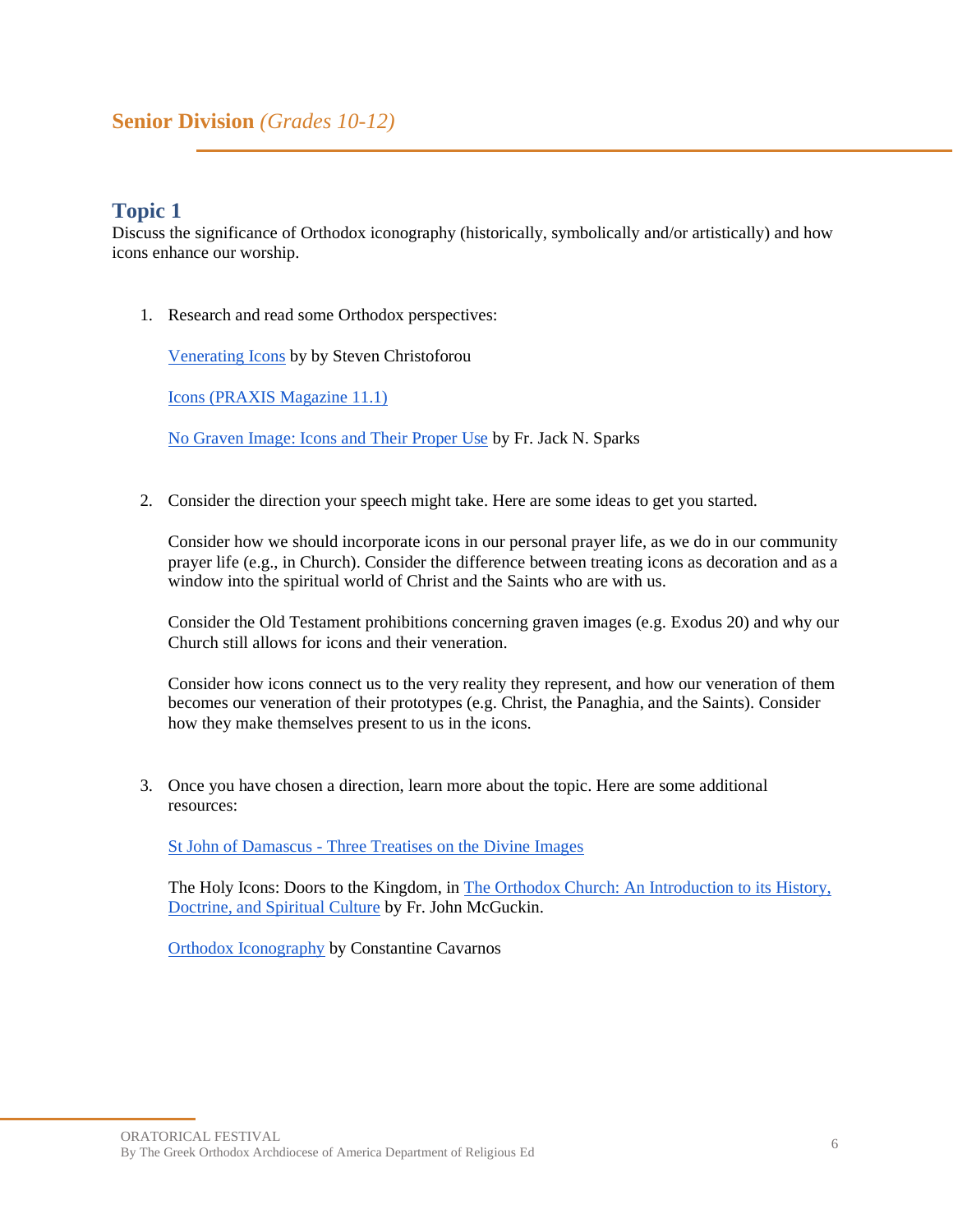From the earliest days, Christian worship has been community-based, not only solitary, and Christians formed communities where the members learned from and took care of one another. Why is it important to be part of a Church community, and how is this relevant today?

1. Research and read some Orthodox perspectives:

[Heaven on Earth: The Divine Liturgy](https://orthodoxmarketplace.com/heaven-on-earth-the-divine-liturgy-zine-student/) by Tom Papagiannis

[Why Church Matters](https://www.youtube.com/watch?v=T-4aG3h5i5Y) by Steven Christoforou

[Of Your Mystical Supper](https://orthodoxmarketplace.com/of-your-mystical-supper-eucharist-zine-student/) by Michael Haldas

2. Consider the direction your speech might take. Here are some ideas to get you started.

Consider the expressions (e.g., the Eucharist and the other sacraments, the services, etc.) and characteristics (prayer, teachings, ceremonies, gestures, processions, etc.) of community prayer and explain why they are beneficial.

Discuss how God speaks to us in the Liturgy and how we respond; how He gives Himself to us in the Eucharist, and what that effects in us as the Body of Christ. Consider how that is different from personal, individual prayer.

Consider ways in which we, as the Church, fulfill the prayer (in the Liturgy of St John Chrysostom) that we may "commit ourselves and one another and our whole life to Christ our God." Consider how being part of a Church community provides opportunities to serve God through your actions.

3. Once you have chosen a direction, learn more about the topic. Here are some additional resources:

[Orthodox Worship: A Living Continuity with the Synagogue, the Temple, and the Early Church](https://www.amazon.com/Orthodox-Worship-Living-Continuity-Synagogue/dp/1944967540/ref=pd_lpo_1?pd_rd_i=1944967540&psc=1) by Benjamin Williams & Harold Anstall

Faith and Worship i[n The Orthodox Church: An Introduction to Eastern Christianity](https://www.amazon.com/Orthodox-Church-Introduction-Eastern-Christianity-ebook/dp/B002XHNNHA/ref=sr_1_3?crid=7K6AZSVH4RAH&dchild=1&keywords=the+orthodox+church+by+kallistos+ware&qid=1635907146&s=books&sprefix=orthodox+church+kallist%2Cstripbooks%2C78&sr=1-3) by Met. Kallistos Ware

[Introducing the Orthodox Church: Its Faith And Life](https://www.amazon.com/Introducing-Orthodox-Church-Faith-Life/dp/1933654082) by Anthony M. Coniaris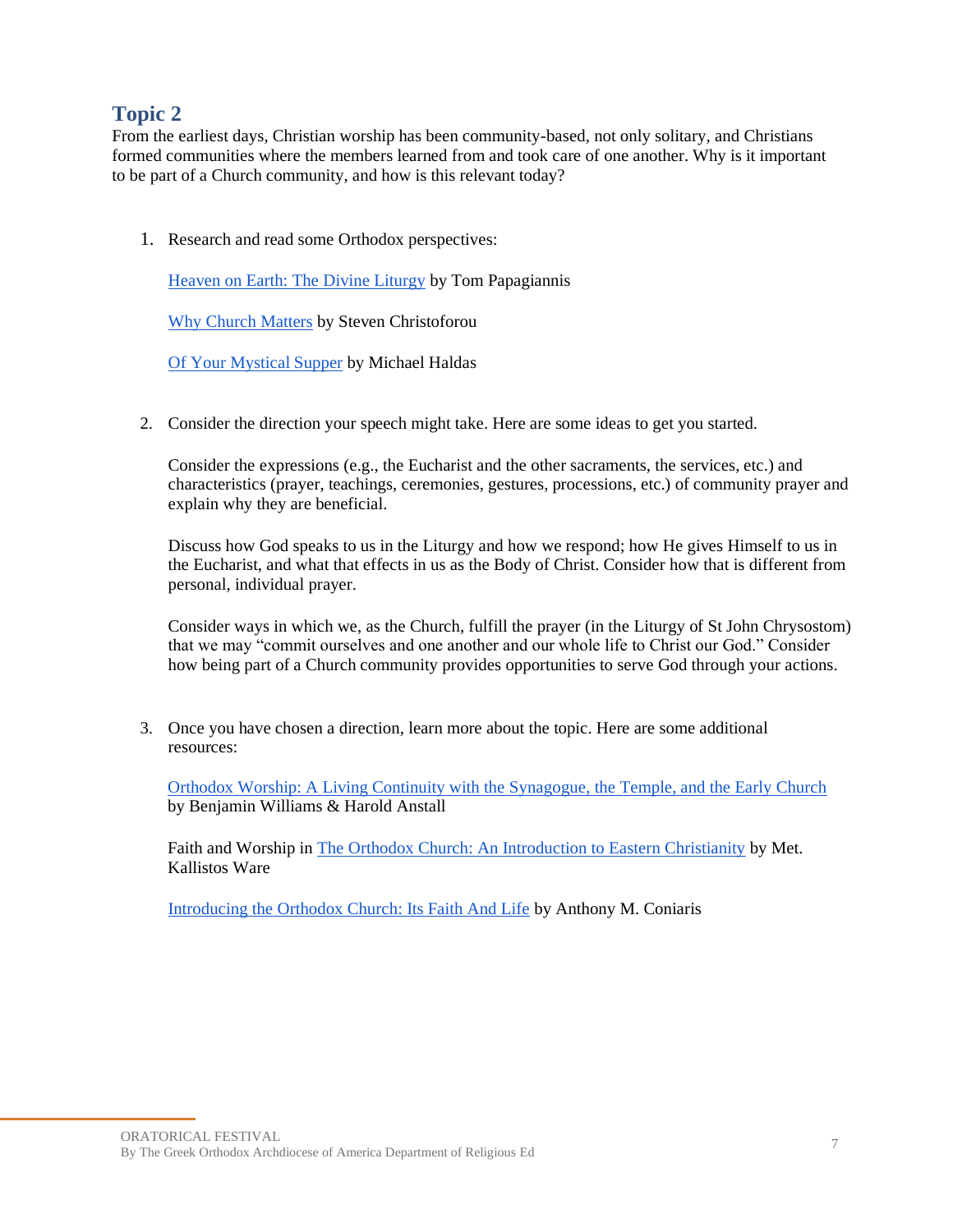The Orthodox faithful pray to the saints for physical healing and we have examples of saints like Cosmas and Damian who were doctors. What does this teach us about the Orthodox perspective on faith, health, and medicine?

1. Research and read some Orthodox perspectives:

[Doctors and Medicine](https://www.ancientfaith.com/podcasts/hopko/doctors_and_medicine) by Fr. Thomas Hopko

[For the Health of Body and Soul: An Eastern Orthodox Introduction to Bioethics](https://www.goarch.org/-/for-the-health-of-body-and-soul-an-eastern-orthodox-introduction-to-bioethics) by Rev. Dr. Stanley S. Harakas

[COVID and the Vaccines,](https://www.ancientfaith.com/podcasts/sost/covid_and_the_vaccines?fbclid=IwAR2JywDB5fD3TIUtXD1ucsrd5jWITzkpFiVVlWjlfl-Nsxi1JgGxLg60Hqw) interview with Dr. Ryan Sampson Nash, MD, MA

Inspirational text: [Book of Sirach 38:1-23](https://www.biblegateway.com/passage/?search=Sirach+38&version=NRSV) 

2. Consider the direction your speech might take. Here are some ideas to get you started.

Discuss the contemporary debates within Orthodoxy regarding the use of vaccines during the Covid-19 pandemic. What has the Church, through our hierarchs, affirmed, and what is the theological and anthropological basis for it?

Consider how prayer and faith cooperate with medical science for healing.

Consider some of the bioethical challenges of modern healthcare and how our faith might teach us to navigate difficult questions.

3. Once you have chosen a direction, learn more about the topic. Here are some additional resources:

[Health and Medicine in the Eastern Orthodox Tradition: Faith Liturgy and Wholeness](https://www.amazon.com/Health-Medicine-Eastern-Orthodox-Tradition/dp/082450934X) by Rev. Dr. Stanley S. Harakas

[Stages on Life's Way: Orthodox Thinking on Bioethics](https://www.amazon.com/gp/product/B0084FS04Q/ref=dbs_a_def_rwt_hsch_vapi_tkin_p1_i1) by Fr. John Breck

[Statement Regarding Developments in Medicine: COVID-19 Vaccines & Immunizations](https://www.goarch.org/-/vaccine-statement?inheritRedirect=true)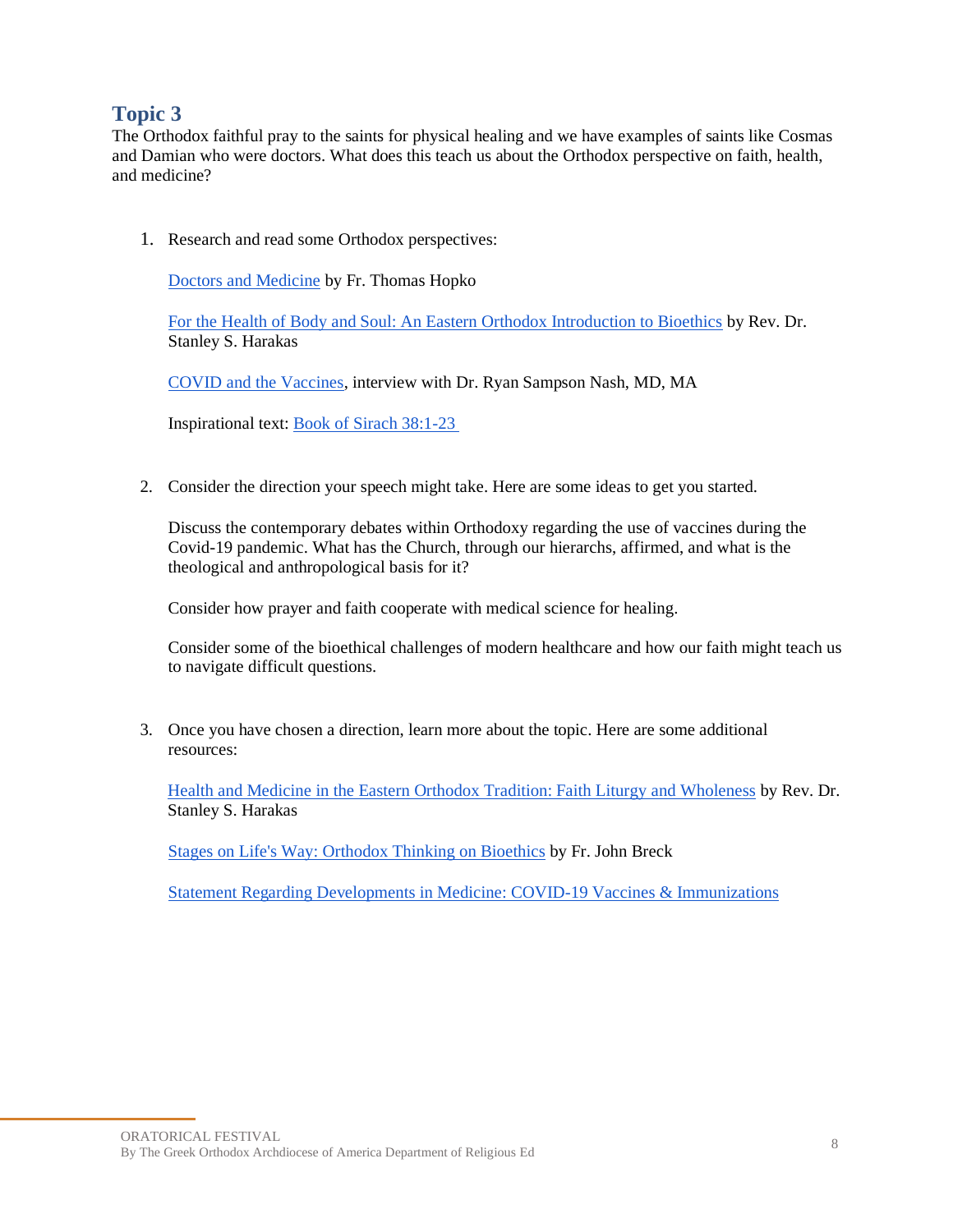Discuss ways that a young person can respond to God's call to love God with heart, soul, mind, and strength and one's neighbor as oneself (see Luke 10:27).

1. Research and read some Orthodox perspectives:

[Does God Have a Plan for You?](https://www.faithandsafety.org/web/greek-orthodox-archdiocese-of-america/-/be-the-bee-146-does-god-have-a-plan-for-you-w-anna-karos-?inheritRedirect=true) by Steven Christoforou

[Finding One's Vocation in Life](https://www.oca.org/parish-ministry/theology/finding-ones-vocation-in-life) by Fr. Thomas Hopko

[Vocations Are Gifts from God](http://ww1.antiochian.org/vocations-are-gifts-god) by His Grace Bishop John

2. Consider the direction your speech might take. Here are some ideas to get you started.

Discuss what is the meaning of Jesus' words, "You shall love the Lord your God with all your heart, with all your soul, and with all your mind" and "You shall love your neighbor as yourself." How does that apply to different callings in life?

Consider how a calling to serve God in ecclesiastical ministry (ordained or lay ministry) and a calling to secular professions can both equally fulfill the commandment to love the Lord and neighbor, considering one's personal path; and what would either path require for the fulfillment of the commandment?

Consider the relationship between God's calling and one's gifts, abilities and desires. How do they intersect? How does one discern God's calling? How does our free will interact with God's love and calling for us?

3. Once you have chosen a direction, learn more about the topic. Here are some additional resources:

[Christ At Work: Orthodox Christan Perspectives on Vocation b](https://www.amazon.com/Christ-At-Work-Orthodox-Perspectives/dp/1885652879/ref=sr_1_1?ie=UTF8&qid=1513700173&sr=8)y Ann Mitsakos Bezzerides

[Eastern Orthodox Christianity and American Higher Education: Theological, Historical, and](https://www.amazon.com/Eastern-Orthodox-Christianity-American-Education/dp/0268101264/ref=sr_1_1?s=books&ie=UTF8&qid=1513700213&sr=1)  [Contemporary Reflections](https://www.amazon.com/Eastern-Orthodox-Christianity-American-Education/dp/0268101264/ref=sr_1_1?s=books&ie=UTF8&qid=1513700213&sr=1) by Ann Mitsakos Bezzerides

[Eastern Orthodoxy and Christian Vocation](http://www.hchc.edu/assets/files/OVM/EasternOrthodoxy&ChristianVocation.pdf) by Ann Mitsakos Bezzerides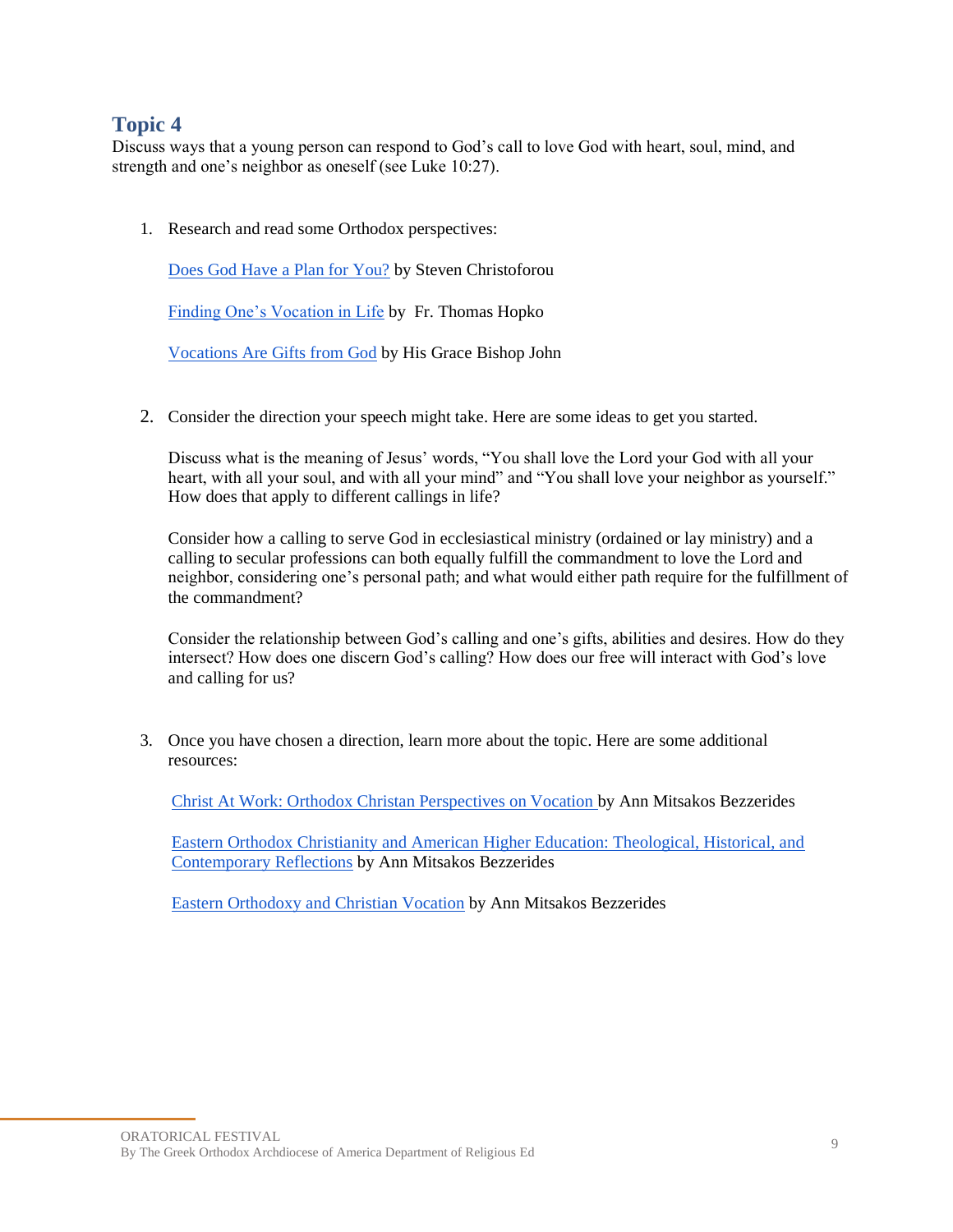In every Church service, we pray for "peace in the world," usually many times. Yet, war and violence persist. What is the Orthodox Christian approach to war and violence?

1. Research and read some Orthodox perspectives:

Explore the sections on War and Violence in the Greek Orthodox Archdiocese document [Toward](https://www.goarch.org/social-ethos)  [a Social Ethos of the Orthodox Church](https://www.goarch.org/social-ethos)

[Orthodox Perspectives on Peace, War, and Violence](https://www.ancientfaith.com/podcasts/svsvoices/orthodox_perspectives_on_peace_war_and_violence) by Rev. Dr. Philip LeMasters

[War and Non-Violence](https://www.oca.org/questions/society/war-and-non-violence)

[Peace and War in the Eastern Orthodox Church](https://www.stgeorgecathedral.net/peace-and-war-in-the-orthodox-churc)

2. Consider the direction your speech might take. Here are some ideas to get you started.

Consider the meaning of "peace" in the Scriptures (*shalom* and *irini*), and whether it refers simply to the absence of warfare and conflict, or rather to an active state of harmony and well-being that applies to all relations, and especially of God and man. How does that inform personal and societal relations?

Consider how war, as the antithesis of peace, exists in fallen human existence, requiring a Christian response in different contexts. For example, could a Christian empire defend itself and ask God for victory in war against the "adversaries of the faith?" Or, in modern times, is an Orthodox Christian free to participate in war as a combatant in the Armed Forces?

Discuss how these considerations apply to an individual. May an Orthodox Christian use force to defend one's integrity or one's family or loved ones? Conversely, should a Orthodox Christian be a strict pacifist in personal matters? And if so, is he or she still free to be a soldier or a peace officer? What has the Church taught with respect to Christian ethics in these matters, in the private and public levels?

3. Once you have chosen a direction, learn more about the topic. Here are some additional resources:

[Orthodox Christian Perspectives on War and Violence](https://www.amazon.com/Orthodox-Christian-Perspectives-Perry-Hamalis/dp/0268102775/ref=tmm_hrd_swatch_0?_encoding=UTF8&qid=&sr=) edited by Perry Hamalis and Valerie Karras.

In Communion - [Orthodox Peace Fellowship](https://incommunion.org/war-peace-resources/) - War and Peace resources

[Justice, Peace and the Integrity of Creation:](https://www.amazon.com/Justice-Peace-Integrity-Creation-Orthodoxy/dp/2825409790) Insights From Orthodoxy by Gennadios Limouris